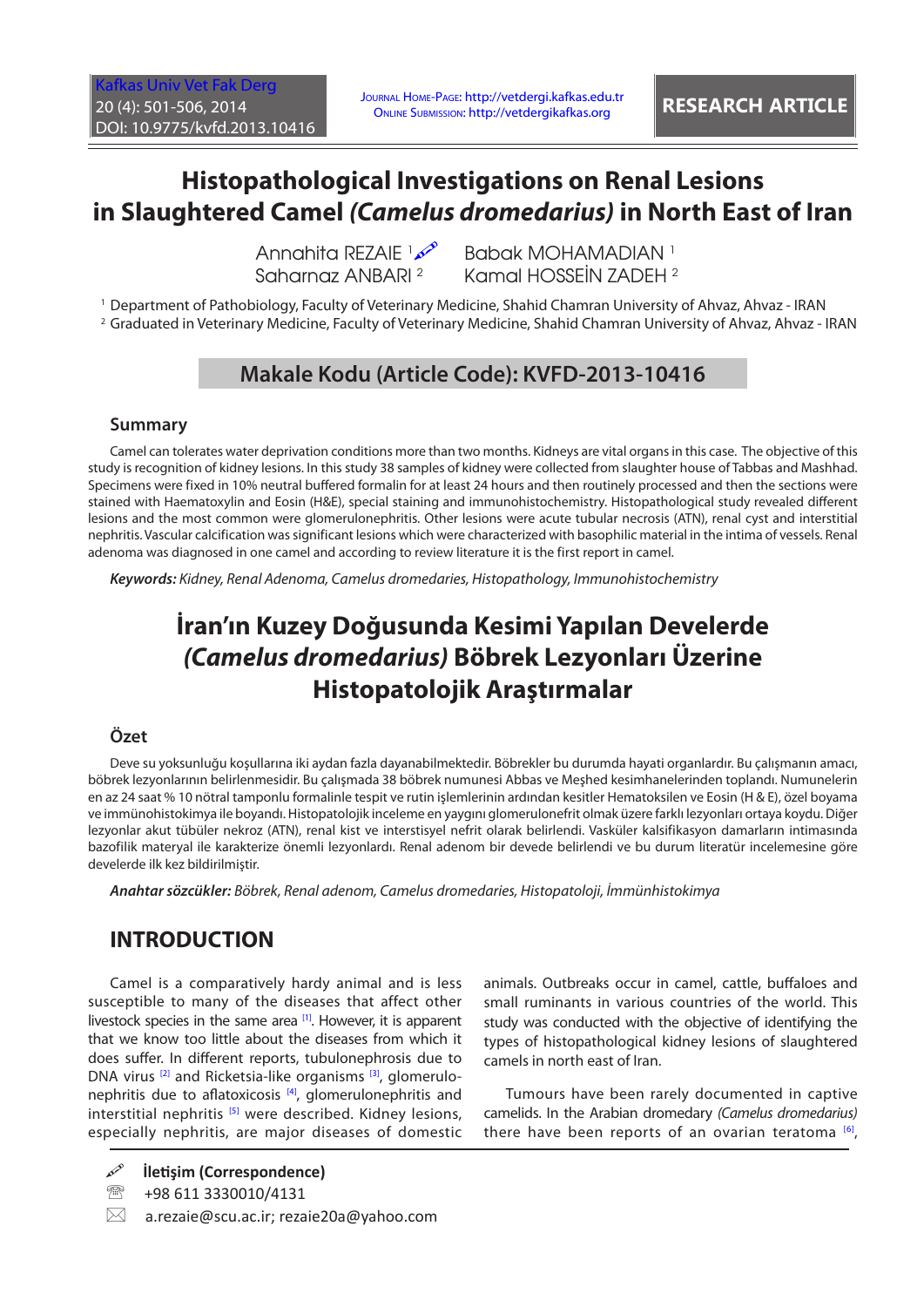bronchioloalveolar adenocarcinoma<sup>[7]</sup>, lymphocytic leukaemia  $^{[8]}$ , renal cell carcinoma  $^{[9]}$  and osteosarcoma  $^{[10]}$ . According to the authors knowledge no reports on renal cell adenoma have been published and this paper described the pathological and immunohistochemical findings of this tumor.

## **MATERIAL and METHODS**

Thirty eight kidneys which exhibited grossly lesion were obtained from abattoir in Mashhad and Tabas in Iran. The tissues were fixed in 10% neutral buffered formalin for 48 h and processed according to routine procedure and sectioned at 5 µm and stained with Haematoxylin and Eosin (H&E). Selected sections were stained with von Kossa for demonstration of calcium deposition and periodic acid-schiff (PAS). Immunohistochemical staining has been carried out for cytokeratin in a kidney suspected to tumor. The sections were examined using light microscope.

### **RESULTS**

The kidneys of slaughtered animals showed different lesions which are summarized in *Table 1*.

Glomerulonephritis was the most common lesions recorded in 29% of the camels. Glomerular tufts were enlarged and occupied the Bowman's space and also adhesions to parietal layer of Bowman's capsule were seen and the capillaries of tufts were congested. This category has been done according to histochemical staining (PAS) slides. Seven (18.4%) cases were diagnosed as membranous glomerulonephritis with increased mesangial matrix and basement membrane thickening in glomerular tufts. In most cases, the Bowman's spaces were filled with serofibrinous exudations (*Fig. 1* and *Fig. 2*) which were positive in PAS staining and were encountered as proteinuria. The amounts of mentioned materials in some cases were increased and so the cell elements of glomerules were vanished.

ATN was counted as second ranked lesions. The epithelium of proximal tubules showed pyknosis with eosinophilic cytoplasm [\(Fig. 3\)](#page-2-0). The same of vessels walls were detected in five

| <b>Table 1.</b> Different renal lesions encountered on slaughtered camels<br>Tablo 1. Kesilen develerde karşılaşılan farklı renal lezyonlar |             |
|---------------------------------------------------------------------------------------------------------------------------------------------|-------------|
| <b>Lesions Type</b>                                                                                                                         | Number (%)  |
| Glomerulonephritis                                                                                                                          | 29 (76.3%)  |
| Acute tubular necrosis                                                                                                                      | 10(26.3%)   |
| Vascular calcification                                                                                                                      | $5(13.1\%)$ |
| Renal cysts                                                                                                                                 | $2(5.3\%)$  |
| Interstitial nephritis                                                                                                                      | $1(2.6\%)$  |
| Renal cell adenoma                                                                                                                          | $1(2.6\%)$  |



**Fig 1.** Camel kidney. Glomerulonephritis. Note to increasing mesangial matrix *(arrows)* and proteinuria *(star)* with amorphouse eosinophilic materials in Bowman's space (H&E)

**Şekil 1.** Deve böbreği. Glomerülonefrit. Bowman's alanında artan mesanjiyal matris *(oklar)* ve şekilsiz eozinofilik materyalli proteinüri *(yıldız)* görülmektedir (H&E)



**Fig 2.** Camel kidney. Glomerulonephritis. Thickening of basal membrane *(arrows)* and increased mesangial matrix *(star)* is obvious (PAS staining) **Şekil 2.** Deve böbreği. Glomerülonefrit. Bazal membranın kalınlaşması *(oklar)* ve artan mesanjiyal matris *(oklar)* oldukça belirgin (PAS boyama)

kidneys in various degrees. Purplish color granules with different sizes which stained black color in von Kossa staining method were deposited in vessels. The calcium salts were completely replaced the muscular fiber in affected vessels (*[Fig. 4](#page-2-0)* and *[Fig. 5](#page-2-0)*).

Renal cysts were seen in two cases. The cysts were single and covered by flattened epithelium. They were elliptical and minimum diameters were 600 µm. Also they located sub capsular *[\(Fig. 6\)](#page-2-0)*.

Focal interstitial nephritis was observed in one kidney. It was characterized by accumulation of lymphocytes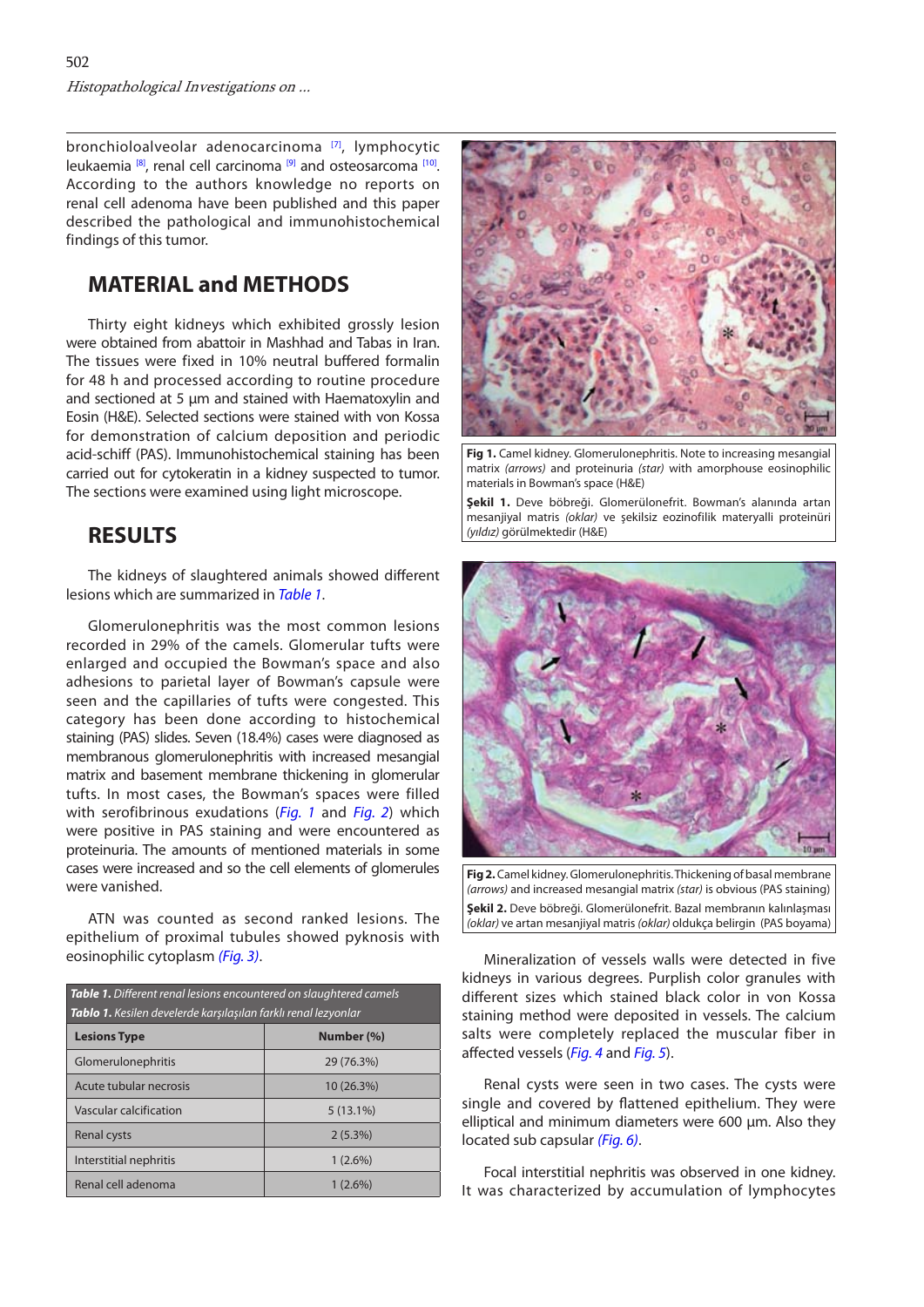#### REZAIE, MOHAMADIAN ANBARI, HOSSEİN ZADEH

<span id="page-2-0"></span>

**Fig 3.** Camel kidney. Acute tubular necrosis. Note to pyknotic nuclei *(dark arrows)* and karyolysis *(green arrows)* which indicated coagulative necrosis of renal proximal tubules (H&E)

**Şekil 3.** Deve böbreği. Akut tübüler nekroz. Piknotik çekirdekler *(koyu oklar)* ve renal proksimal tübüllerin koagülatif nekrozu belirtisi olan karyoliz *(yeşil oklar)* görülmektedir (H&E)



**Fig 4.** Camel kidney. Note to calcification of vessel wall *(star)* (H&E) **Şekil 4.** Deve böbreği. Damar duvarında kalsifikasyon *(yıldız)* görülmektedir (H&E)

and plasma cells in cortico medullary area and in one case they were accumulated around glomerulous *[\(Fig. 7\)](#page-3-0)*.

Renal adenoma with tubulopapillary pattern was diagnosed in one of the kidneys. There were multiple foci of proliferated tubules which were covered by cuboidal epithelial cells. The cells had single nuclei with single nucleolus. Also papillary projections were seen and comprised of fine, richly vascularized stroma covered with one or more layers of neoplastic cuboidal cells. In some areas the papillae were dense or finger-like projections proliferating into cystlike microcavities (*[Fig. 8](#page-3-0)* and *[Fig. 9](#page-3-0)*). Tubules pleomorphism, cellular atypia, mitotic figures and nuclear hyperchromatism were rare.



**Fig 5.** Part of figure 3 with high magnification. Purple precipitation *(arrows)* is obvious beneath endothelial layer and between smooth muscles of medial layer *(star)* (H&E)

**Şekil 5.** Yüksek büyütme ile Şekil 3'ün bir bölümü. Mor presipitasyon *(oklar)* endotel tabakasının altında ve medial katmanın düz kasları arasında belirgindir *(star)* (H&E)



**Fig 6.** Camel kidney. Renal cyst is located in cortex. Note to flattened epithelium which covered the cyst wall (H&E)

**Şekil 6.** Deve böbreği. Böbrek kisti kortekse yerleşmiştir. Kist duvarını örten düzleşmiş epitel tabakası görülmektedir (H&E)

Immunohistochemical staining illustrated strong reaction in proliferated cells for cytokeratin. They showed dark brown staining (*[Fig. 10](#page-3-0)* and *[Fig. 11](#page-4-0)*).

### **DISCUSSION**

In the present work, type and frequency of microscopic kidney lesions were encountered on camels slaughtered in north east of Iran, Mashhad and Tabas. Histopathological study of the kidneys revealed different lesions such as glomerulonephritis, acute tubular necrosis, interstitial nephritis, vascular calcification and renal adenoma. Other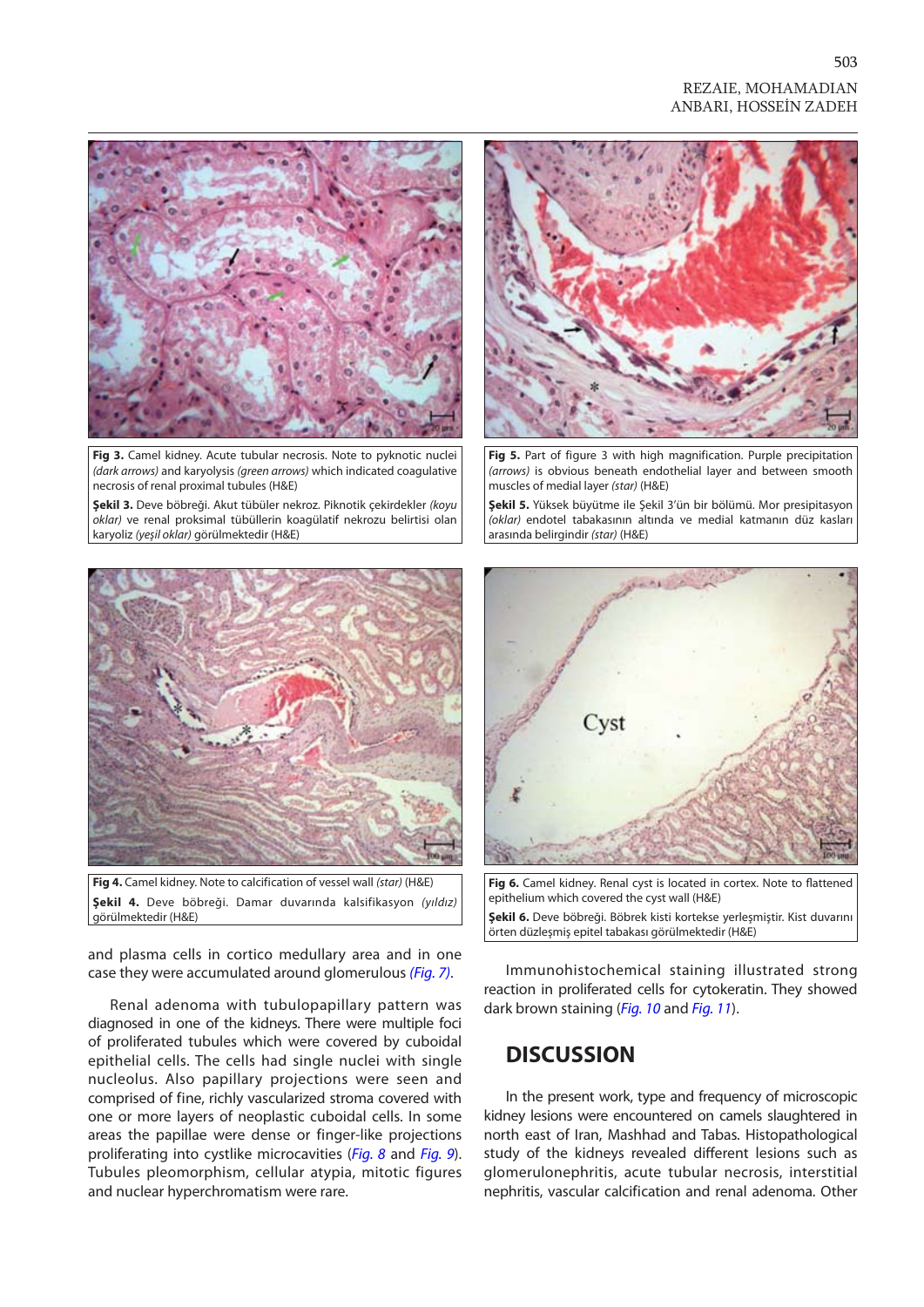<span id="page-3-0"></span>

**Fig 7.** Camel kidney. Note to accumulation of inflammatory cells in the interstitial tissue *(star)* (H&E)

**Şekil 7.** Deve böbreği. İnterstisyel doku yangı hücrelerinin birikmesi *(yıldız)* görülmektedir (H&E)



**Fig 8.** Camel kidney. Big foci of proliferated cells which formed tubules and surrounded by connective tissue *(star)* are seen (H&E) **Şekil 8.** Deve böbreği. Tübülleri oluşturmuş ve bağ dokusu ile çevrili çoğalmış hücrelerin büyük odakları *(yıldız)* görülmektedir (H&E)

researchers also have been reported high prevalence of renal lesions in other countries [\[5,](#page-4-0)[11\]](#page-5-0). This high prevalence of kidney lesions especially renal cell adenoma could be due to the older age of animals at slaughter with possibility of being exposed at least once to one or more agents that can induce renal disease.

The most recorded lesions of kidney were glomerulonephritis in this study. Glomerulonephritis results often from immune - mediated mechanism, which is due to involving antibodies to glomerular basement membrane or deposition of soluble immune complexes within the glomeruli. Second type of glomerulonephritis occurs in association with persistent infections or other diseases that characteristically have a prolonged antigenemia [\[12,13\]](#page-5-0).



**Fig 9.** Part of Fig. 7 with high magnification. Note to new tubules *(star)* which covered by uniform epithelial cells and loose connective tissue around tubules (H&E)

**Şekil 9.** Yüksek büyütme ile şekil 7'nin bir bölümü. Aynı yapılı epitel hücreleri ile çevrili yeni tübüller *(yıldız)* ve tübüller çevresinde gevşek bağ dokusu görülmektedir (H&E)



**Fig 10.** Renal adenoma. Note to brown tubules which are located near together. Cytokeratin immunostaining, haematoxylin counterstain **Şekil 10.** Renal adenom. Yakın olarak birlikte bulunan kahverengi tübüller görülmektedir. Sitokeratin immünboyaması, hematoksilen zıt boyaması

In this study the cause of glomerulonephritis probably is prolonged infectious disease which is unclear and needs to investigate in future. Glomerulonephritis is relatively prevalent in domestic animals and represents a common form of renal disease. It also has been reported as a sequel to chronic infectious diseas[e \[14\].](#page-5-0)

ATN was showed in 10 cases. It is usually due to ischemic or a toxic insult to the renal tubular epithelial cells. In first one, disruption of the tubular basement membranes occur and tubular repair in such kidneys is imperfect. The second one is due to various classes of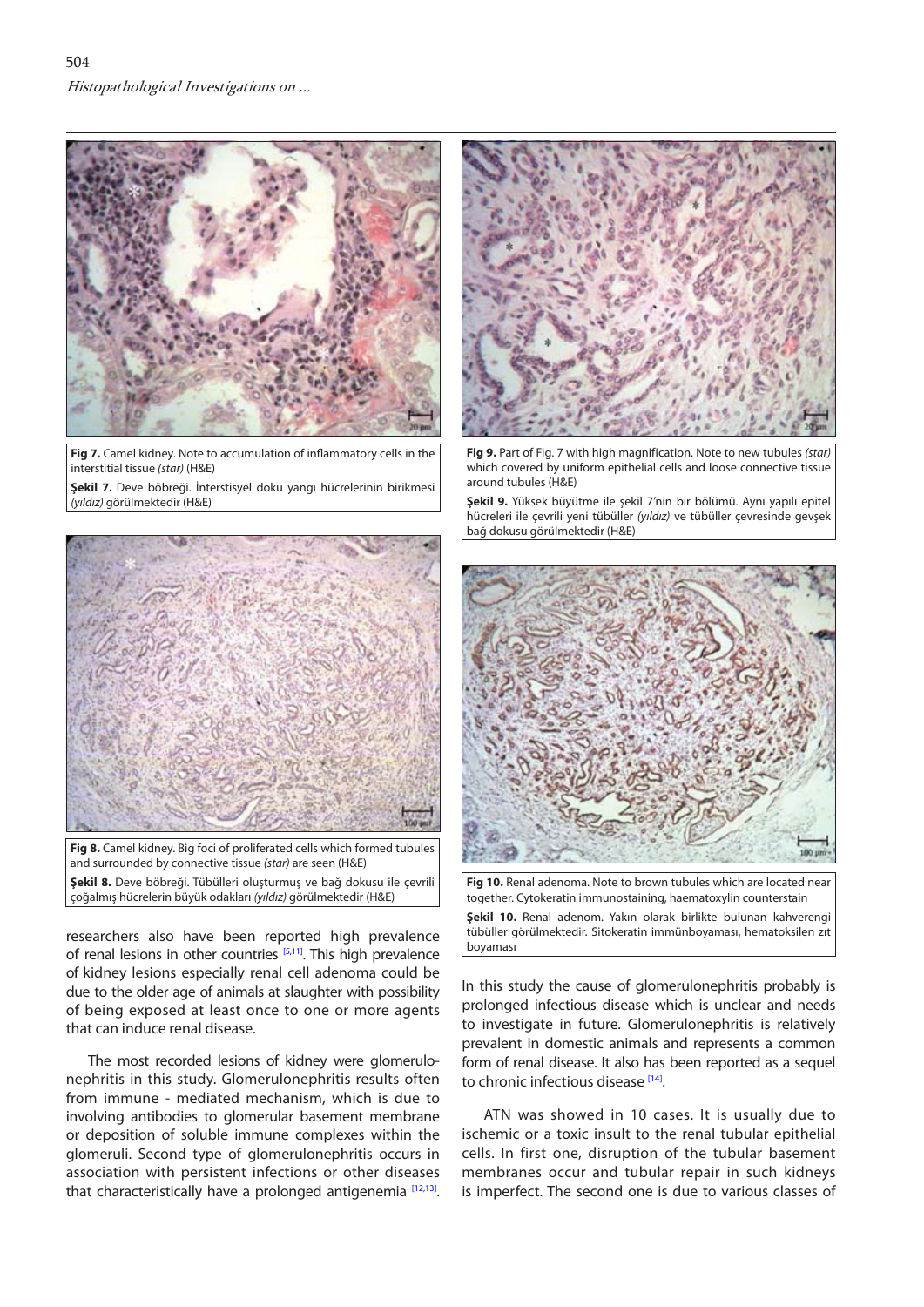<span id="page-4-0"></span>

**Fig 11.** Part of figure 9 with high magnification. Note the brown nuclei of the epithelial cells covered the tubules *(arrows).* Cytokeratin immunostaining, haematoxylin counterstain

**Şekil 11.** Yüksek büyütme ile şekil 9'un bir bölümü. Tübüller tarafından kaplanmış epitel hücrelerinin kahverengi çekirdekleri *(oklar).* Sitokeratin immünboyaması, hematoksilen zıt boyaması

naturally occurring or synthetic compounds. Nephrotoxins usually do not damage the tubular basement membranes <a>[12,13]</a>. ATN which were observed in this study may be due to nephrotoxins which were naturally consumed by animals because the basement membranes of renal tubules were intact.

Renal cysts were seen in 2 cases. Renal cyst is common in pigs and calves. Taha et al.<sup>[11]</sup> reported cystic dilation of renal tubules in camels. Renal cyst may located anywhere in either cortex or medulla and they range from those barely visible to those several centimeters in diameter [12,13]. In these cases, the cysts were hardly seen in macroscopic and they were in cortex. They have thin walled and lined by flattened epithelium  $[12]$  which is in agreement with these cases characteristics. Also they are usually spherical. In this study mentioned cysts were elliptical and may be this is due to processing steps.

Vascular calcification was detected in more than 13 percent of slaughtered camels. These precipitations were seen in muscular middle layer (tunica media) of arteries. This finding is equivalent of Monckeberg's arteriosclerosis or medial calcific sclerosis of humans [15]. Minor degrees of calcification of the cardiovascular system are common in elderly people <a>[16]</a>. Vascular calcification results from deposition of calcium phosphate crystals (hydroxyapatite) as a consequence of disordered calcium phosphate regulation in the blood vessels. The mechanism of vascular calcification is not fully understood, but probably involves a phenotypic change in the vascular smooth muscle cells in the wall with activation of bone-forming program  $[17,18]$ . According to review literature there was no report in camelide about vascular calcification and maybe this is

due to their age.

Renal adenoma is rare tumor in domestic animals and when found it usually is an incidental lesion at necropsy or slaughter because these tumors are clinically silent <sup>[19]</sup>. Also this case was related to a camel which slaughtered. They are said to occur more often in cattle and horses than in other species  $[12,13]$ . In dogs they comprise about 15% of primary renal epithelial tumors. Renal adenoma arises from epithelium of the proximal convoluted tubules. Grossly, they tend to be solitary nodules less than 2 cm across but occasionally are larger. They grow expansively. Microscopically, the tumor cells are cuboidal with moderate to abundant acidophilic cytoplasm. They form tubules and acini that may be subclassified as tubular, papillary, or solid based on the major histopathological pattern: central or elongated lumen (tubular type); papillary growth of varying sizes that project into lumens (papillary) or solid sheets. Mixtures of all three types can occur<sup>[19]</sup>. In this case mixtures of tubular and papillary form were seen and solid sheets were absent. Histologic differentiation of adenoma and renal carcinoma is sometimes impossible. A few adenomas may be small well differentiated carcinoma [\[13\].](#page-5-0) In this case pleomorphism, cellular atypia and mitotic figures were rare so it was detected as renal adenoma. According to histopathological and immunohistochemical testing and to the best of author's knowledge; this is the first report of renal adenoma in a *Camelus dromedarius*.

#### **Acknowledgment**

The authors wish to express their gratitude to the research council of Shahid Chamran University for their financial supports. The authors thank Miss and Mr Behdarvand for their technical assistance.

#### **REFERENCES**

**1. Khalafalla AK, Saeed IK, Ali YH, Abdurrahman MB, Kwiatek O, Libeau G, Obeida AA, Abbas Z:** An outbreak of Peste des petits ruminants (PPR) in camels in the Sudan. *Acta Tropica,* 116, 161-165, 2010.

**2. Mostafa S, Abou El-Fetouh, Ibrahim MI:** Pathological and virological studies on the encephalitis syndrome in camel *(Camelus dromedarius). Zag Vet J,* 21, 205-213, 1993.

**3. Wernery U, Musa B, Kinne J:** Richettsia-like disease in dromedaries. *J Camel Practice Res,* 8, 7-9, 2001.

**4. Samy M, El-Kholy AA, Osman N:** Spontaneous aflatoxicosis in UAE camels. *Egypt J Comp Pathol Clin Pathol,* 6 (1): 25-35, 1993.

**5. Fouad IA:** Some studies on renal affections in camels. *Assiut Vet Med J,* 50, 101, 2004.

**6. Mesbah SF, Kafi IM, Nili H:** Ovarian teratoma in camel *(Camelus dromedarius). Vet Rec,* 151 (25): 776, 2002.

**7. Gameel AA, Hegazy AA, Yassein N:** Primary bronchioalveolar adenocarcinoma in a dromedary camel *(Camelus dromedarius). Vet Rec,* 142 (10): 252, 1998.

**8. Tageldin MH, Alsumry HS, Zakia AM, Fayza AO:** Suspicion of a case of lymphocytic leukaemia in a camel *(Camelus dromedarius)* in Sultanate of Oman. *Revue d Elevage ed de Medecine Veterinaire des Pays Tropicaux,*  47, 157-158, 1994.